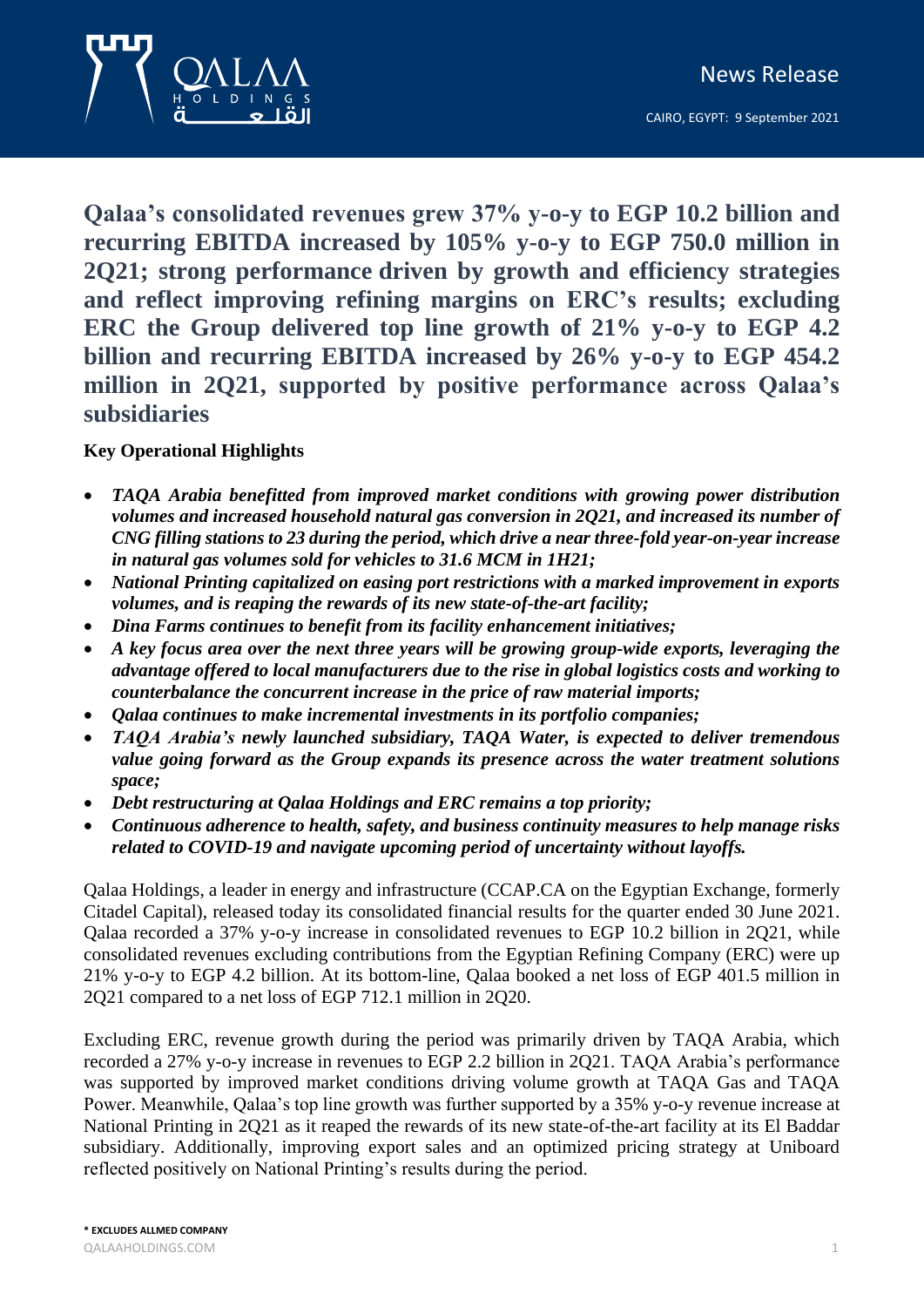

"I am very pleased with Qalaa's top line performance over the period, which showcases our ability to deploy effective growth and efficiency strategies even during the most testing times," **said Qalaa Holdings' Chairman and Founder Ahmed Heikal**. "Despite the lingering impact of COVID-19 across our markets, our platforms were able to capitalize on slowly improving market conditions and a gradually easing trade environment, with our consolidated top line delivering a 37% year-on-year increase in 2Q21. Our results came despite an operational stoppage at ERC and were driven by solid performances across our platform companies as well as successfully delivering on multiple operational initiatives during the period.

"At TAQA Arabia, with improved market conditions we captured the growing demand for our services and booked increased household natural gas conversions, delivered higher power distribution volumes and quickly began capitalizing on TAQA Power's newly inaugurated Sixth of October industrial zone substation. Moreover, we continued our expansion efforts across the compressed natural gas space and more than doubled our CNG stations to 23 in 1H21, with a plan to reach 42 stations by year-end. We are also ideally positioned to continue growing our household gas conversion business. Meanwhile, we are confident that our newly launched subsidiary, TAQA Water, will deliver tremendous value going forward as we look to expand the Group's presence across the water treatment solutions space.

"At National Printing and ASCOM, an improving international trade environment and easing port restrictions saw both companies deliver higher exports volumes during the period. Overall, the Group booked export proceeds of c. USD 22.7 million in 2Q21, while local foreign currency revenue recorded c. USD 392.5 million\*. At Dina Farms, our comprehensive facility enhancement initiatives coupled with the successful launch of our new juice product line reflected positively on our performance in 2Q21. Furthermore, we capitalized on favorable cement prices in Sudan and delivered solid results at Al Takamol Cement, which supported ASEC Holding's performance during the period.

"It is important to note that the true value of Qalaa's performing assets is masked due to the adoption of international accounting standards, which account for assets at their historical cost and adjust for impairments, while not taking into consideration any revaluation adjustments," added Heikal.

"At ERC, despite a 22-day stoppage due to a scheduled maintenance in 2Q21, the refinery's revenues increased by 52% year-on-year on the back of recovering market conditions. Moreover, I would like to note that ERC's gross refining margin has gradually improved during the period but is currently hovering at around half of its pre-COVID-19 levels. We are hopeful to see further improvements at the refinery's margins once market conditions stabilize," said Heikal.

It is worthy to note that ERC returned to full operational capacity in 2Q21 and recorded an EBITDA of EGP 295.8 million in 2Q21 compared to EGP 6.1 million in 2Q20 due to improving refining margins. While ERC's margins are significantly improving, they remain at c.50% of their pre-COVID-19 levels. ERC's technical management (O&M) is contracted to the Egyptian Projects Operations and Maintenance company (EPROM), a wholly owned subsidiary of the Egyptian General Petroleum Corporation (EGPC).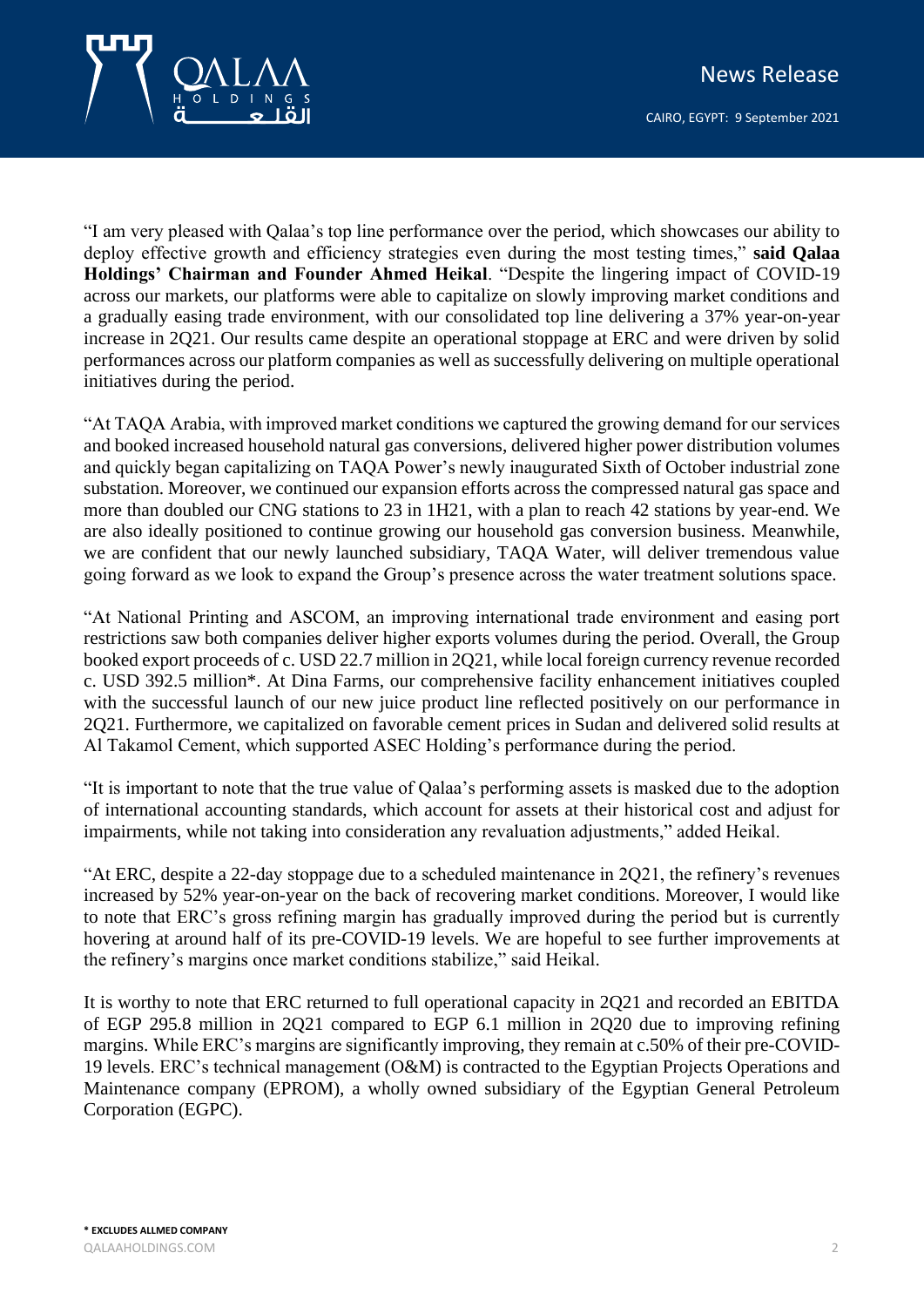

Excluding ERC, Qalaa would record a recurring EBITDA increase of 26% y-o-y to EGP 454.2 million in 2Q21 on the back of solid EBITDA performances at TAQA Arabia, Dina Farms, ASCOM, and ASEC Holding.

"Qalaa's recurring EBITDA growth excluding ERC comes despite significant increases in global freight costs and an unfavourable commodity cycle," **said Hisham El-Khazindar, Qalaa Holdings' Co-Founder and Managing Director**. "Improving profitability amidst these global challenges is testament to the strength of our operational efficiency, pricing, and cost reduction strategies, as well as our restructuring efforts across our platform companies. Qalaa's EBITDA performance continues to be supported by strong contributions from TAQA Arabia, particularly by its power division following the commissioning of the new Six of October industrial substation. EBITDA performance was also supported by the successful restructuring at ASEC Holding, which recorded a 58% year-onyear increase in EBITDA to EGP 92.8 million in 2Q21. Finally, growing export and local volumes at National Printing and ASCOM also supported profitability for the period."

"On the debt restructuring front, we continue to make progress toward inking new agreements at the Qalaa Holding level and at ERC, which remain a top priority for us. In parallel, Qalaa will continue to make incremental investments in our portfolio companies with an eye to further unlock value across our extensive and diverse operations."

"Finally, management remains committed to upholding Qalaa's comprehensive health and safety measures to protect our c. 17,500 employees who are the key success driver, and we are hopeful that as market conditions continue to improve, and barring further material impacts from the pandemic, we anticipate being able to close out throughout the course of the year on a positive note," concluded El-Khazindar.

Qalaa Holdings' full business review for 2Q 2021 and the financial statements on which it is based are now available for download on ir.qalaaholdings.com.

—Ends—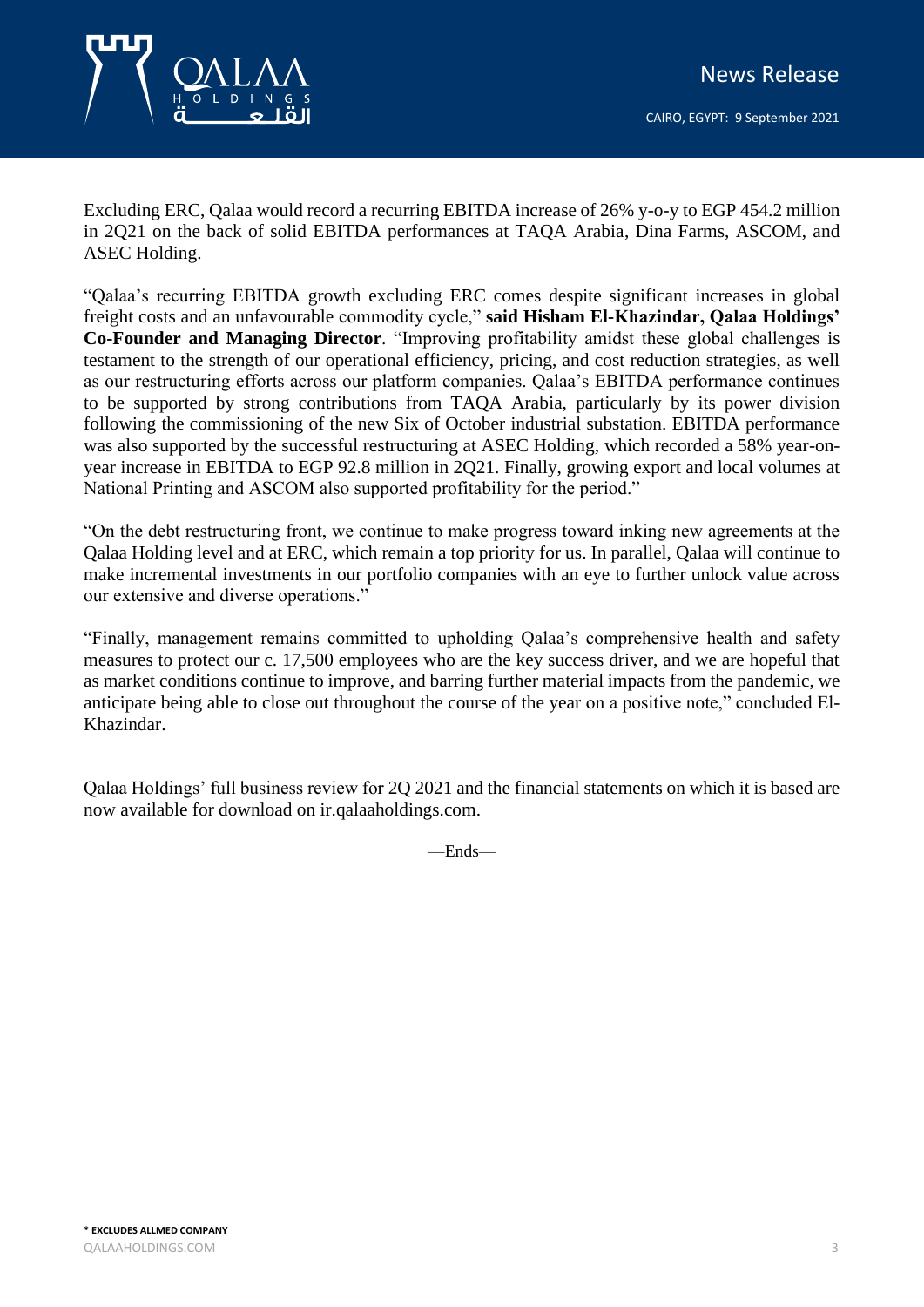

CAIRO, EGYPT: 9 September 2021

### *Previous Qalaa Holdings press releases on this subject and others may be viewed online from your computer, tablet or mobile device at qalaaholdings.com/newsroom*

*Qalaa Holdings (CCAP.CA on the Egyptian Stock Exchange) is an African leader in energy and infrastructure. Qalaa Holdings builds responsible and sustainable businesses that add value to the economies and societies in*  which it does business. Formerly known as Citadel Capital, Qalaa Holdings controls subsidiaries in industries *including Energy, Cement, Agrifoods, Transportation & Logistics, Mining and Printing & Packaging. To learn more, please visit qalaaholdings.com* .

#### **Forward-Looking Statements**

Statements contained in this News Release that are not historical facts are based on current expectations, estimates, projections, opinions and beliefs of Qalaa Holdings. Such statements involve known and unknown risks, uncertainties and other factors, and undue reliance should not be placed thereon. Certain information contained herein constitutes "targets" or "forward-looking statements," which can be identified by the use of forward-looking terminology such as "may," "will," "seek," "should," "expect," "anticipate," "project," "estimate," "intend," "continue" or "believe" or the negatives thereof or other variations thereon or comparable terminology. Actual events or results or the actual performance of Qalaa Holdings may differ materially from those reflected or contemplated in such targets or forward-looking statements. The performance of Qalaa Holdings is subject to risks and uncertainties.

### **For more information, please contact** Ms. Ghada Hammouda Chief Sustainability and Marketing Officer Qalaa Holdings

ghammouda@qalaaholdings.com Tel: +20 2 2791-4439 Fax: +20 22 791-4448 Mobile: +20 106 662-0002 Twitter: @qalaaholdings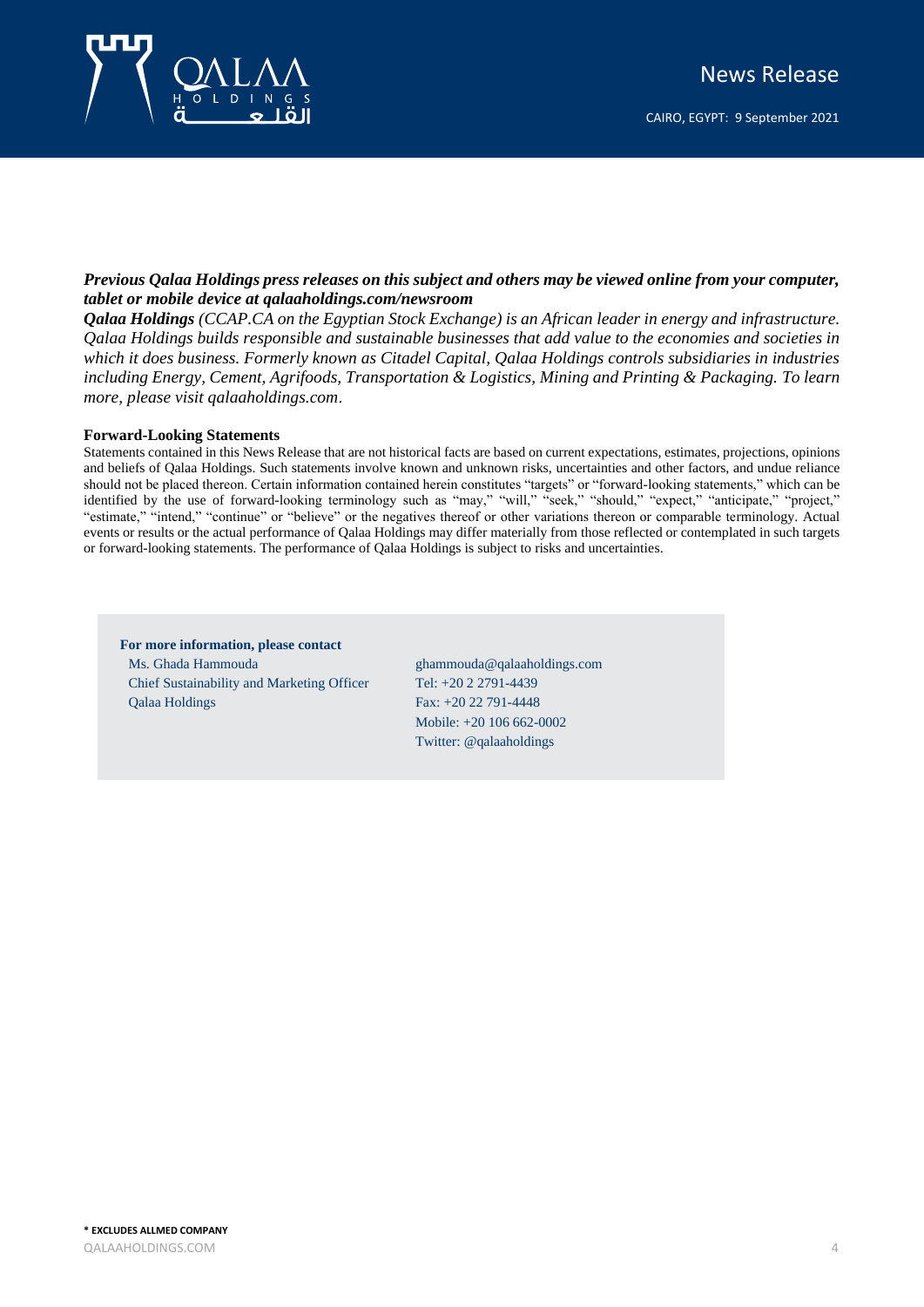

بيان إخباري

القاهرة في 9 سبتمبر 2021

**نمو اإليرادات المجمعة لل قلعة بمعدل سنوي %37 لتبلغ 10.2 مليار جنيه خالل الربع الثاني من عام 2021 وارتفاع ال رباح التشغيلية المتكررة قبل خصم الضرائب والفوائد واإلهالك واالستهالك بنسب ة سنوية %105 إلى 750.0 مليون جنيه خالل نفس الفترة بفضل مردود المبادرات التي نفذتها إدارة القلعة لتحقيق النمو واال رتقاء بالكفاءة التشغيلية باإلضافة إلى المردود اإليجابي لتحسن هامش ربح التكرير على أداء الشركة المصرية للتكرير؛ وفي حالة استبعاد نتائج الشركة المصرية للتكرير، ترتفع اإليرادات المجمعة للقلعة بمعدل سنوي %21 إلى 4.2 مليار جنيه تقريبًا خالل الربع الثاني من عام 2021 كما ترتفع الرباح التشغيلية المتكررة قبل خصم الضرائب والفوائد واإلهالك واالستهالك بمعدل سنوي %26 لتسجل 454.2 مليون جنيه خالل نفس الفترة بفضل الداء القوي لمختلف الشركات التابعة**

**أبرز المستجدات التشغيلية** 

- **طاقة عربية تجني ثمار حالة التعافي التي يشهدها السوق وتشهد نمو حجم أنشطة توزيع الكهرباء وارتفاع عدد المنشآت السكنية التي قامت بربطها بشبكة الغاز الطبيعي خالل الربع الثاني من عام ،2021 فضالً عن ارتفاع عدد محطات تموين الغاز الطبيعي المضغوط إلى 23 محطة خالل نفس الفترة، مما أثمر عن نمو حجم أنشطة تموين السيارات بالغاز الطبيعي بنحو 3 اضعاف ليسجل 31.6 مليون متر مكعب خالل النصف الول من عام 2021؛**
- **نمو حجم أنشطة التصدير بالشركة الوطنية للطباعة بشكل ملحوظ بفضل استفادتها من تخفيف القيود االحترازية بالموانئ، والشركة تواصل جني ثمار تشغيل المصنع المتطور الجديد بشركتها التابعة البدار؛** 
	- **استمرار المردود اإليجابي للتحسينات التشغيلية التي يتم اجراؤها بمزارع دينا؛**
- **ستركز القلعة جهودها على تنمية أنشطة التصدير خالل السنوات الثالثة المقبلة، بالتوازي مع تعزيز أنشطة التصنيع المحلية لتوفير بدائل لالستيراد والحد من أثر ارتفاع أسعار الواردات نتيجة زيادة تكاليف الشحن العالمية؛**
	- **تعتزم شركة القلعة مواصلة ضخ االستثمارات بجميع شركاتها التابعة؛**
- **تتفاءل اإلدارة بالمردود اإليجابي المتوقع إلطالق قطاع المياه الجديد بشركة طاقة عربية مؤخ ًرا، وقدرته على تعظيم القيمة مستقبالً وترسيخ مكانة الشركة في مجال تطبيقات معالجة المياه؛** 
	- **إعادة هيكلة الديون على مستوى شركتي القلعة والمصرية للتكرير ال تزال على رأس أولويات اإلدارة خالل الفترة المقبلة؛**
- **مراجعة وتطوير إجراءات الصحة والسالمة واستمرارية العمال للحد من مخاطر انتشار فيروس )كوفيد 19( وتجاوز التحديات المتعلقة به خالل الفترة المقبلة دون اللجوء إلى تقليص العمالة؛**

أعلنت شركة القلعة (كود البورصة المصرية CCAP.CA) – وهي شركة رائدة في استثمارات الطاقة والبنية الأساسية –عن النتائج المالية المجمعة عن الفترة المالية المنتهية في 30 يونيو 2021، حيث بلغت الإير ادات المجمعة 10.2 مليار جنيه تقريبًا خلال الربع الثاني من عام 2021، وهو نمو سنوي بنسبة 37%. وفي حالة استبعاد نتائج الشركة المصرية للتكرير ، ترتفع إيرادات القلعة بمعدل سنوي 21% إلى 4.2 مليار جنيه تقريبًا خلال الربع الثاني من عام 2021. وقد تكبدت القلعة صافي خسائر بقيمة 401.5 مليون جنيه خلال الربع الثاني من عام 2021 مقابل صافي خسائر بقيمة 712.1 مليون جنيه خلال نفس الفترة من العام السابق.

ويرجع نمو الإيرادات، بعد استبعاد نتائج الشركة المصرية للتكرير ، إلى ارتفاع إيرادات شركة طاقة عربية بنسبة سنوية 27% لتبلغ 2.2 مليار جنيه خلال الربع الثاني من عام 2021 بفضــــل نمو حجم أنشـــطة توزيع الغاز الطبيعي والكهرباء خلال نفس الفترة في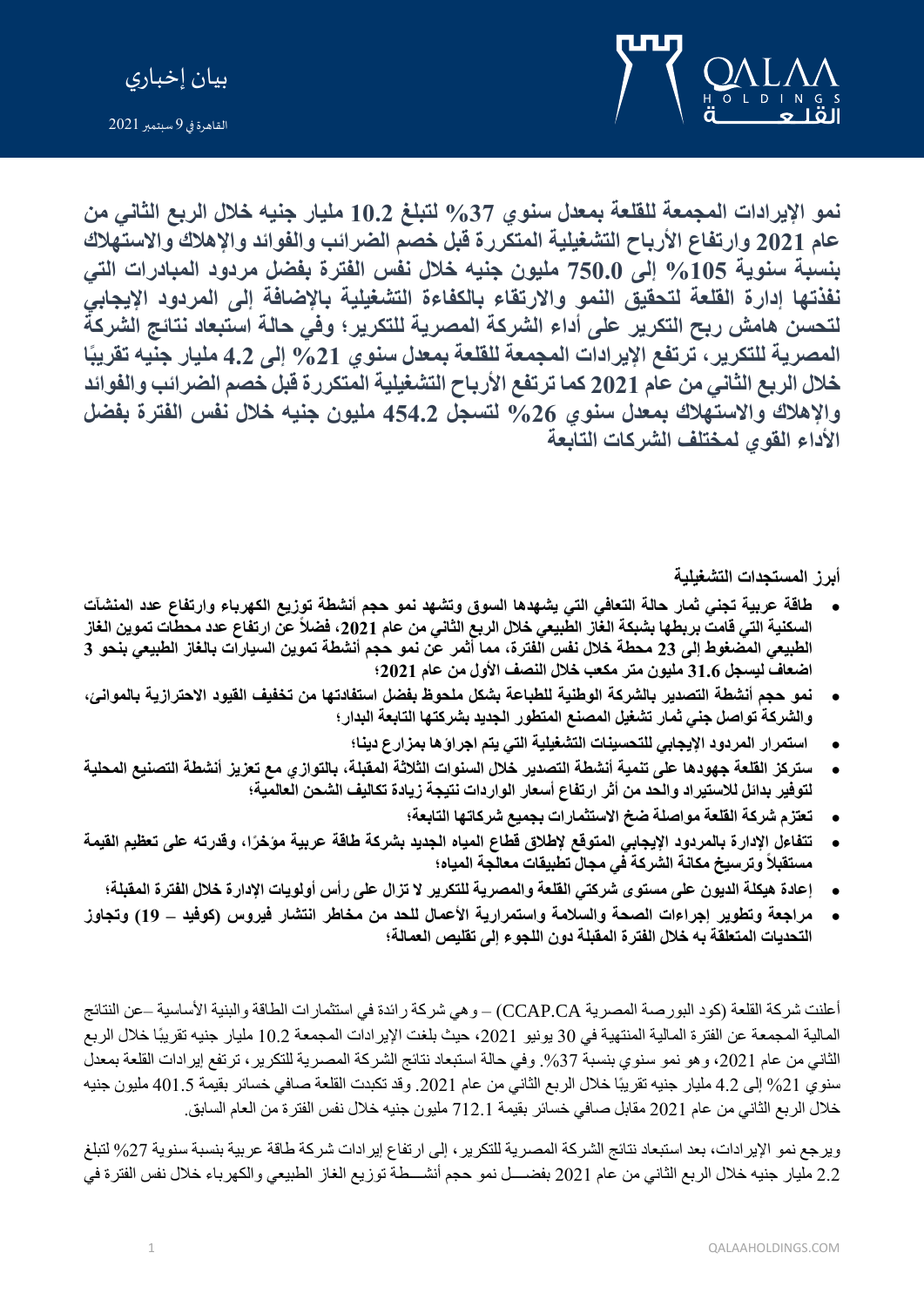



ضوء حالة التعافي التي يشهدها السوق. كما ساهم في ذلك النمو ارتفاع إير ادات الشركة الوطنية للطباعة بمعدل سنوي 35%، بفضل المردود الإيجابي لتشـخيل المصــنع المتطور الجديد بشــركتها التابعة البدار . وبالإضــافة إلى ذلك، ارتفعت إيرادات شــركة الوطنية للطباعة خلال الربع الثاني من العام الجاري بفضل تحسن مبيعات أنشطة التصدير ونجاح سياسة التسعير التي تتبناها شركتها التابعة يونيبورد.

وفي هذا السياق أ**عرب الدكتور أحمد هيكل مؤسس ورئيس مجلس إدارة شركة القلع**ة، عن اعتزاز ه بالأداء المالي والتشغيلي خلال الربع الثاني من عام 2021 باعتباره شــهادة على ســلامة الرؤية والقدرة على صــياغة وتنفيذ اسـتر اتيجيات فعّالة للدفع بعجلة النمو وتحســين الكفاءة التشــغيلية حتى خلال أعســر التحديات. فقد نجحت الاســتثمارات التابعة في تجاوز تداعيات أزمة (كوفيد – 19) بالأسـواق التي تعمل بها الشـركة وأحرزت أقصـي اسـتفادة من بوادر التعافي التي تشـهدها الأسـواق بالتزامن مع التخفيف التدريجي للقيود المفروضة على حركة الأنشطة التجارية، وينعكس ذلك في نمو الإيرادات المجمعة بمعدل سنوي 37% خلال الربع الثاني من عام 2021 رغم توقف النشـاط الإنتاجي لدى الشـركة المصـرية للتكرير لتنفيذ أعمال الصـيانة المقررة خلال فترة التقرير ، حيث يأتي ذلك في ضـوء الأداء القوي لمختلف الشـركات التابعة وكذلك المبادرات التي نفذتها الإدارة للارتقاء بالكفاءة التشـغيلية على مسـتوى جميع استثمارات القلعة.

وتابع هيكل أن شركة طاقة عربية استفادت من تحسن الأوضاع السوقية وتزايد الطلب على خدماتها بزيادة عدد المنشآت السكنية التي تم ربطها بشبكة الغاز الطبيعي وكذلك التوسـع في أنشـطة توزيع الطاقة الكهربائية فضـلاً عن الاسـتفادة من إطلاق وتشـغيل محطة المحولات الفر عية الجديدة في المنطقة الصناعية بمدينة السادس من أكتوبر . وعلاوة على ذلك، واصلت الشركة توسعاتها في سوق الغاز الطبيعي المضغوط، حيث ضباعفت عدد محطات تموين الغاز الطبيعي المضغوط إلى 23 محطة خلال النصف الأول من عام 2021، وتسـتهدف الوصــول بعدد محطات تموين الغاز الطبيعي إلى 42 محطة بنهاية العام الجاري، مع مواصــلة ريادتها في ربط المنشأت السكنية بشـبكة الغاز الطبيعي. وقد شـهدت الشـركة مؤخرًا إطلاق قطاع المياه الجديد، والذي تثق الإدارة في قدرته على تعظيم المردود الاستثماري مستقبلاً وترسيخ مكانة الشركة في تطبيقات معالجة المياه.

وأشار هيكل إلى ارتفاع حجم أنشطة التصدير بشركتي الوطنية للطباعة وأسكوم خلال النصف الأول من عام 2021، بفضل نجاح كل منهما في الاستفادة من حالة التعافي بأسواق التصدير مع تخفيف القيود الاحترازية على أنشطة الموانئ. وعلى هذه الخلفية، بلغت إيرادات القلعة من أنشطة التصدير 22.7 مليون دولار خلال الربع الثاني من عام 2021، فيما بلغت إيرادات المجموعة من المبيعات بالعملات الأجنبية في السوق المحلي 392.5 مليون دولار \* خلال نفس الفترة. وفي سياق متصل، حققت مزارع دينا أداءً قويًا بفضل التحسـينات التي طبقتها الإدارة وتشـغيل خط إنتاج العصـائر ، بينما تحسـن أداء مجموعة أسـيك القابضــة مدعومًا بالنتائج القوية التي سجلها مصنع أسمنت التكامل نتيجة ارتفاع أسعار بيع الأسمنت في السودان خلال نفس الفترة.

وأوضــح هيكل أن القيمة الحقيقية لأصــول شــركة القلعة لا تنعكس بدقة على القوائم المالية نظرًا لتبني معايير المحاسـبة الدولية التي تسجل الأصول بقيمتها التاريخية ثم تحتسب أثر تكاليف الاضمحلال فقط دون إعادة تقييم الأصول ليعكس ارتفاع قيمتها.

ولفت هيكل إلى نمو إيرادات الشركة المصـرية للتكرير بمعدل سـنوي 52% خلال الربع الثاني من عام 2021، رُغم توقف النشـاط الإنتاجي لمدة 22 بومًا لإجراء أعمال الصيانة المخططة خلال الربع الثاني من العام، وهو ما يعكس تحسن أوضداع السوق من ناحية وكذلك نحسن هامش الربح من انشطة التكرير ، والذي لايزال يمثل نصف مستوياته قبل أزمة (كوفيد – 19)، وبالتالي تتوقع الإدارة استمرار هذا التحسن وتعظيم هامش الربح بالتزامن مع تحسن أوضاع السوق.

اسـتأنفت الشـركة المصــرية للتكرير العمل بكامل طاقتها خلال الربع الثاني من العام الجاري، وحققت الشــركة أرباحا تشــغيلية قبل خصم الضررائب والفوائد والإهلاك والاستهلاك بقيمة 295.8 مليون جنيه خلال الربع الثاني من عام 2021 صعودًا من 6.1 مليون

باستثناء شركة Allmed\*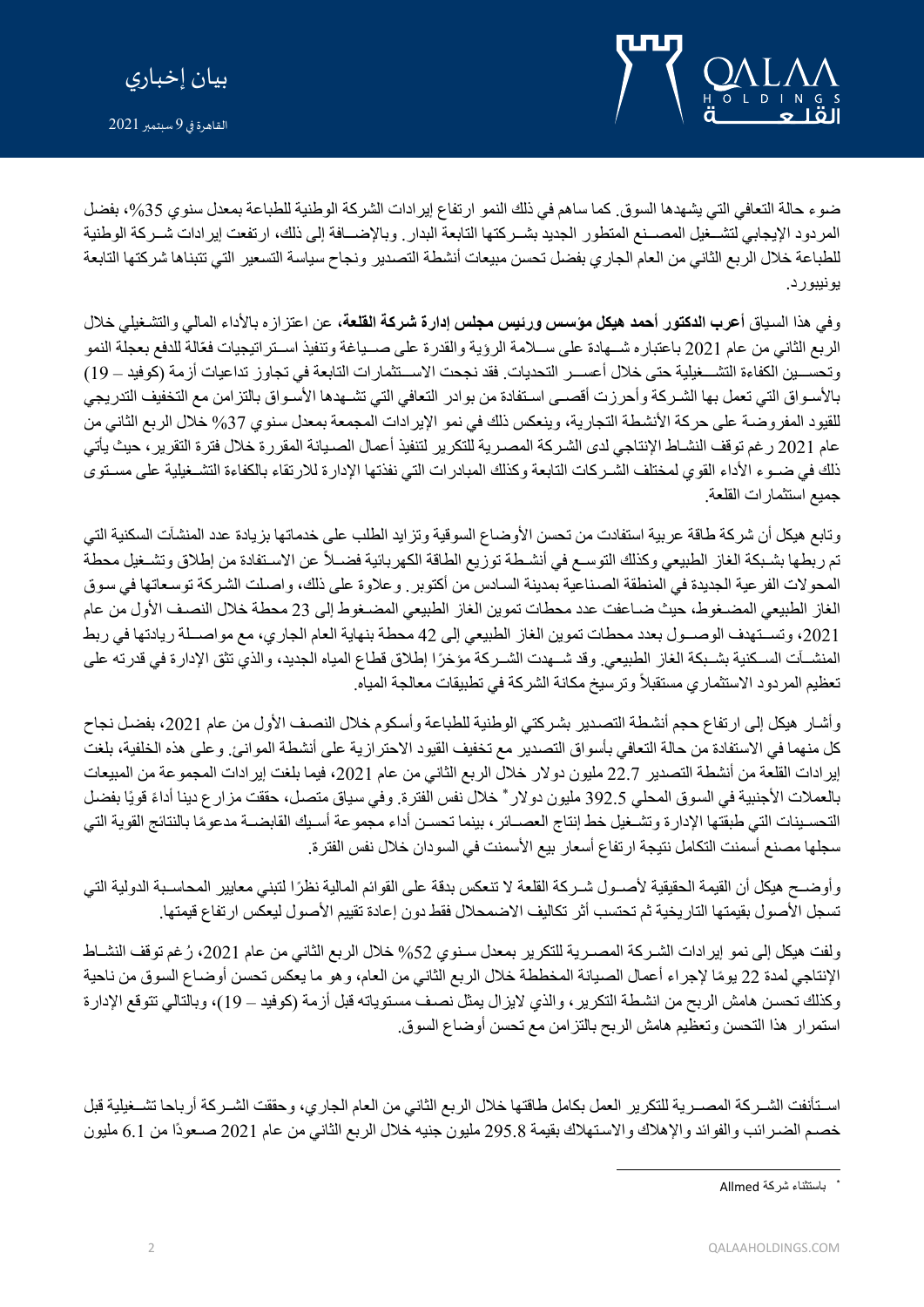

القاهرة في 9 سبتمبر 2021



جنيه خلال نفس الفترة من العام الســابق، في ضــوء التحســن الملحوظ لهامش أرباح التكرير ، غير انـه لا يزال يتراوح حول نصــف مستوياته قبل ازمة (كوفيد-19). جدير بالذكر أن جميع أعمال الإدارة الفنية للشركة المصرية للتكرير تتم بواسطة الشركة المصرية لتشغيل وصيانة المشروعات (إبروم)، وهي مملوكة بالكامل للهيئة المصرية العامة للبترول.

وفي حالة اسـتبعاد نتائج الشـركة المصـرية للتكرير ، ترتفع الأرباح التشــغيلية المتكررة قبل خصــم الضــرائب والفوائد والإهلاك والاســتـهلاك بمعدل ســنوي 26% لتســجل 454.2 مليون جنيه خلال الربع الثاني من عام 2021، مدعومةً بنمو الأرباح التشــغيلية بشركة طاقة عربية وشركة مزارع دينا وشركة أسكوم ومجموعة أسيك القابضة.

ومن جانبه أوضـح **هشـام الخازندار الشـريك المؤسـس والعضـو المنتدب لشـركة القلعة**، أن القلعة شـهدت نمو الأرباح التشـغيلية المتكررة قبل خصم الضررائب والفوائد والإهلاك والاستهلاك (باستثناء الشركة المصرية للتكرير) بفضل المبادرات الفعالة التي اتخذتها الإدارة لتعزيز الكفاءة التشغيلية بجميع الاستثمارات التابعة ومراجعة أسعار البيع والتركيز على تدابير خفض المصروفات، وكذلك الجهود الحثيثة لإعادة هيكلة الشركات التابعة؛ مما أثمر عن تقليص الأثر السلبي لزيادة تكاليف الشـحن العالمية وتباطؤ دورة السلع الأساسية. كما يأتي ذلك في ضوء استمرار المساهمة القوية لشركة طاقة عربية، ولا سيما قطاع الكهرباء بعد تشغيل محطة المحولات الفر عية في المنطقة الصناعية بمدينة السادس من أكتوبر ، بالإضافة إلى نمو الأرباح التشغيلية قبل خصم الضر ائب والفوائد والإهلاك والاستهلاك بمجموعة أسبك القابضـة بمعدل سنوى 58% لتسـجل 92.8 مليون جنيه خلال الربع الثاني من عام 2021، بفضـل إجراءات إعادة الهيكلة الناجحة التي طبقتها الإدارة. كما شـهدت شـركتي الوطنية للطباعة وأسـكوم ارتفاع مبيعات التصـدير والمبيعات المحلية، مما ساهم بشكل ملحوظ في دعم ربحية القلعة خلال نفس الفترة.

وأكد الخازندار على تكثيف الإدارة جهودها لإبرام اتفاقيات جديدة لإعادة هيكلة الديون على مســـتوي شـــركتي القلعة والمصـــرية للتكرير ، على أن تواصل القلعة ضخ الاستثمارات بجميع شركاتها التابعة سعيًا لتعظيم الاستفادة من التنوع الفريد والنطاق الواسع لأنشطتها على الساحة الإقليمية.

وختامًا، جدد الخازندار التزام الإدارة بمواصلة تطبيق التدابير والإجراءات الصارمة للحفاظ على صحة وسلامة ما يقرب من 17.5 ألف موظف الذين يتألف منهم فريق العمل، وهم رأس المال الحقيقي للشركة والدافع الرئيسي لنجاحاتها في جميع الأسواق التي تعمل بها القلعة. كما تتطلع الإدارة إلى اختتام العام الجاري بنتائج إيجابية بالتزامن مع استمرار حالة التعافي التي تشهدها الأسواق وانحسار الأثر السلبي لأزمة (كوفيد – 19).

**يمكن تحميل القوائم المالية لشركة القلعة ومتابعة أداء الشركة والنتائج المالية المجمعة، باإلضافة إلى اإليضاحات المتممة وتحليالت اإلدارة لحداث ونتائج الفترة المالية المنتهية في 30 يونيو 2021 عبر زيارة الموقع اإللكتروني** *com.qalaaholdings.ir***.** 

—نهاية البيان—